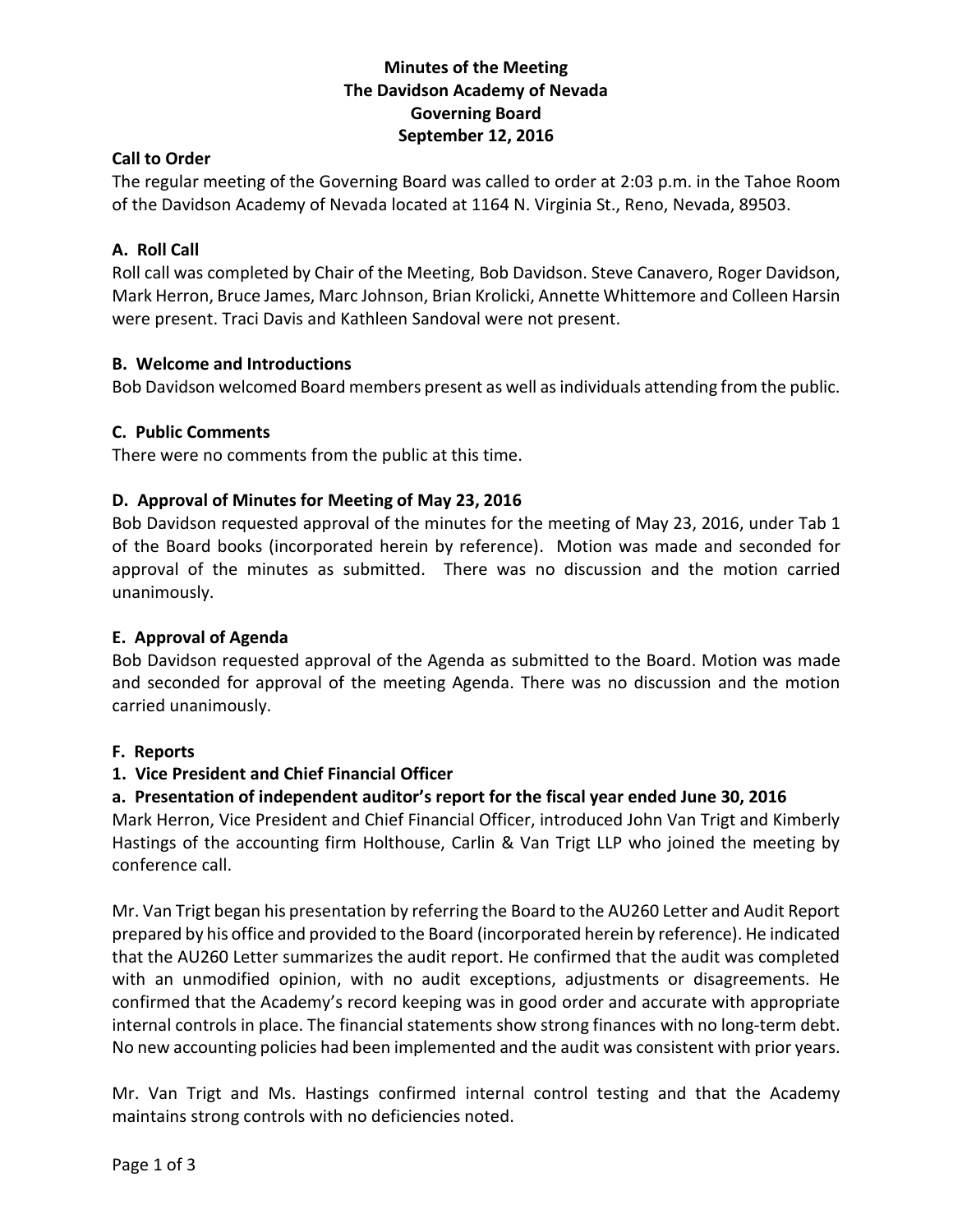Motion for acceptance of the audit report was made and seconded. There was no further discussion and the motion carried unanimously. Mr. Herron, and other board members, thanked Karin Dixson for her work in preparation of materials for the completion of the audit, as well as Colleen Harsin, Mr. Van Trigt and Ms. Hastings.

## **2. Academy Director**

### **a. General Program Updates**

Davidson Academy Director, Colleen Harsin, began her report by introducing Stacy Hawthorne of Hawthorne Education LLC, who is a contractor assisting with the development of online Academy courses. Ms. Harsin also announced Julie Dudley's role change to Academy Director of External Affairs and Clerk of the Governing Board.

Ms. Harsin then referred Board Members to a Tab 2 of their Board books for a copy of the approval letter of the Academy's revised, non-traditional calendar received from Dr. Steve Canavero, State Superintendent of Public Instruction (incorporated herein by reference). This letter was in response to a request to Dr. Canavero to amend the approved calendar for the 2016- 2017 school year to reflect the actual student count of 159 and to reduce the school year by two days based on the state testing calendar.

Ms. Harsin addressed the budget question from the May meeting stating that the last approved budget was for an estimated 155 students. At the start of this school year, 159 students were attending the Academy. Assessment costs that were included under Administrative expenses have been moved under Student Services to more accurately reflect how those dollars are spent. A budget revision will be presented at the November meeting based on average daily enrollment. [Subsequently, it has been determined that this budget revision would not be necessary.]

Ms. Harsin directed Board Members to the course schedule for 2016-2017 in the front pocket of the Board book. Mondays through Thursdays are the same schedule. Fridays are blocks of twohour electives. In addition, many Academy students are also accessing University of Nevada, Reno courses.

Ms. Harsin noted that the Academy was contacted in late May by the U.S. Department of Education's Office of Civil Rights to make our website ADA compliant. The Academy team has already updated much of the website and will be attending web accessibility training to determine next steps.

Under Tabs 3 and 4 of the Board books Ms. Harsin shared both student and parent survey results. Results included how students and their parents use the Academy's learning management system, BlackBoard.

### **b. College Planning Updates**

Ms. Harsin stated that the list of 2017 Academy graduates will be presented at the November meeting along with a list of colleges they are applying to and the names of National Merit Semi-Finalists. Nineteen out of 25 students in this year's graduating class are National Merit Semi-Finalists, the highest percentage the Academy has ever had. An updated version of the Academy School Profile is available on the website with new test scores for the class of 2017.